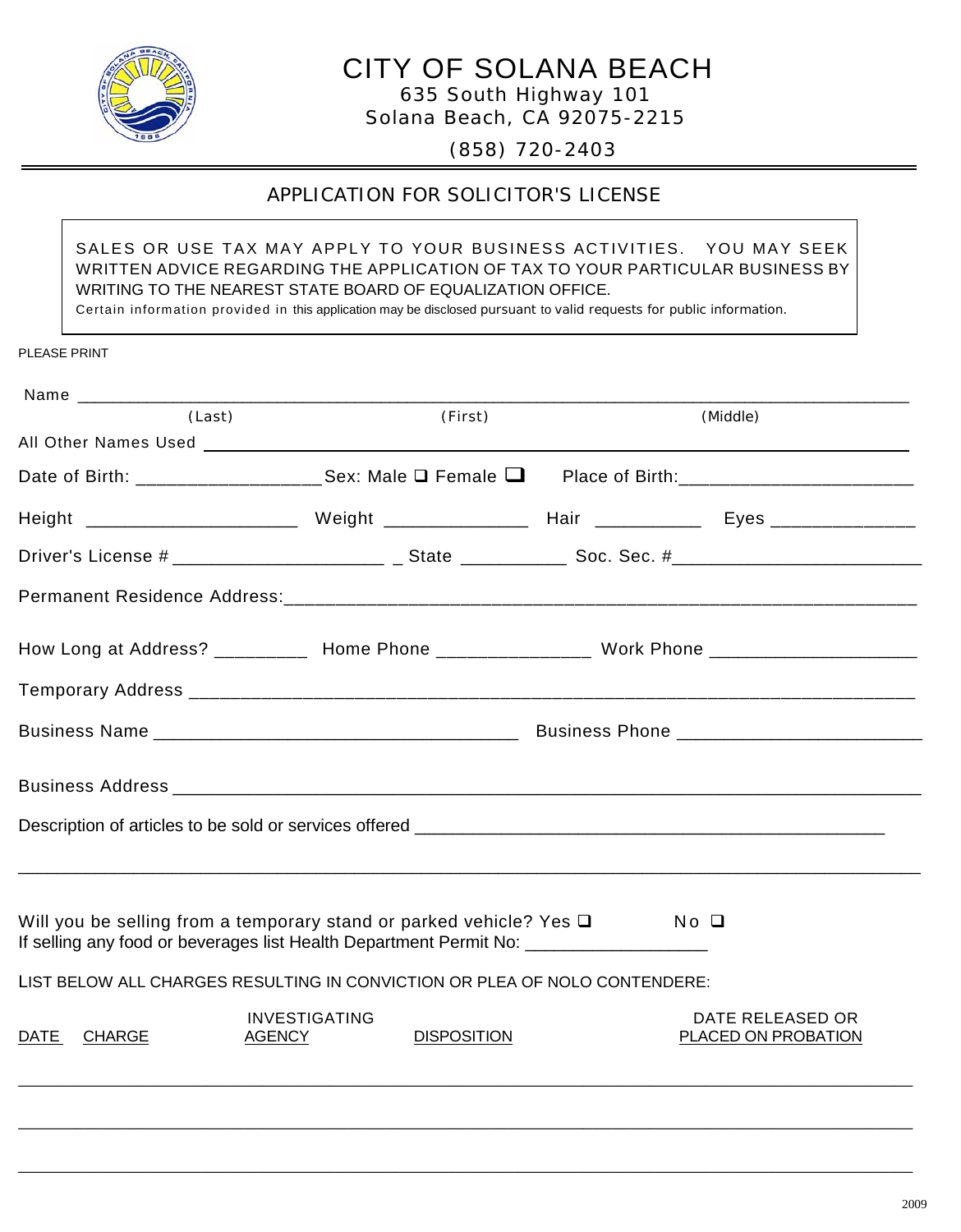## APPLICATION FOR SOLICITOR'S LICENSE (Continued)

I CERTIFY UNDER PENALTY OF PERJURY THAT THE INFORMATION I HAVE GIVEN IS TRUE AND CORRECT TO THE BEST OF MY KNOWLEDGE AND BELIEF. I UNDERSTAND AND AGREE TO HAVING ALL REQUIRED NOTICES, UNLESS OTHERWISE SPECIFIED, SENT BY U.S. MAIL TO THE ADDRESS GIVEN ON THIS APPLICATION. I HAVE READ AND UNDERSTAND THE SECTIONS OF THE SAN DIEGO COUNTY CODE OF REGULATORY ORDINANCES PERTAINING TO SOLICITOR'S LICENSES.

## SIGNATURE OF APPLICANT **EXECUTE A SIGNATURE OF APPLICANT**

#### YOU ARE REQUIRED TO SUBMIT THE FOLLOWING DOCUMENTS WITH YOUR APPLICATION: (INCOMPLETE APPLICATIONS WILL NOT BE ACCEPTED)

- 1) COPY OF Photo Identification (California driver's license or state-issued identification card only)
- 2) Two (2) photographs measuring 1 inch by 1 inch (we can take photographs by appointment)
- 3) Fee New or Renewal FEES ARE NONREFUNDABLE
- 4) Solicitor's Identification Card application for each solicitor with appropriate fee
- 5) COPY OF Health Department Permit (for food-related businesses)

| <b>SHERIFF'S DEPARTMENT</b>           |  | <b>CODE COMPLIANCE</b>   |                 |
|---------------------------------------|--|--------------------------|-----------------|
| Approved $\Box$<br>Disapproved $\Box$ |  | Disapproved $\square$    |                 |
|                                       |  |                          |                 |
|                                       |  |                          |                 |
|                                       |  |                          |                 |
|                                       |  |                          |                 |
|                                       |  |                          |                 |
|                                       |  |                          |                 |
|                                       |  | Date ___________________ | Approved $\Box$ |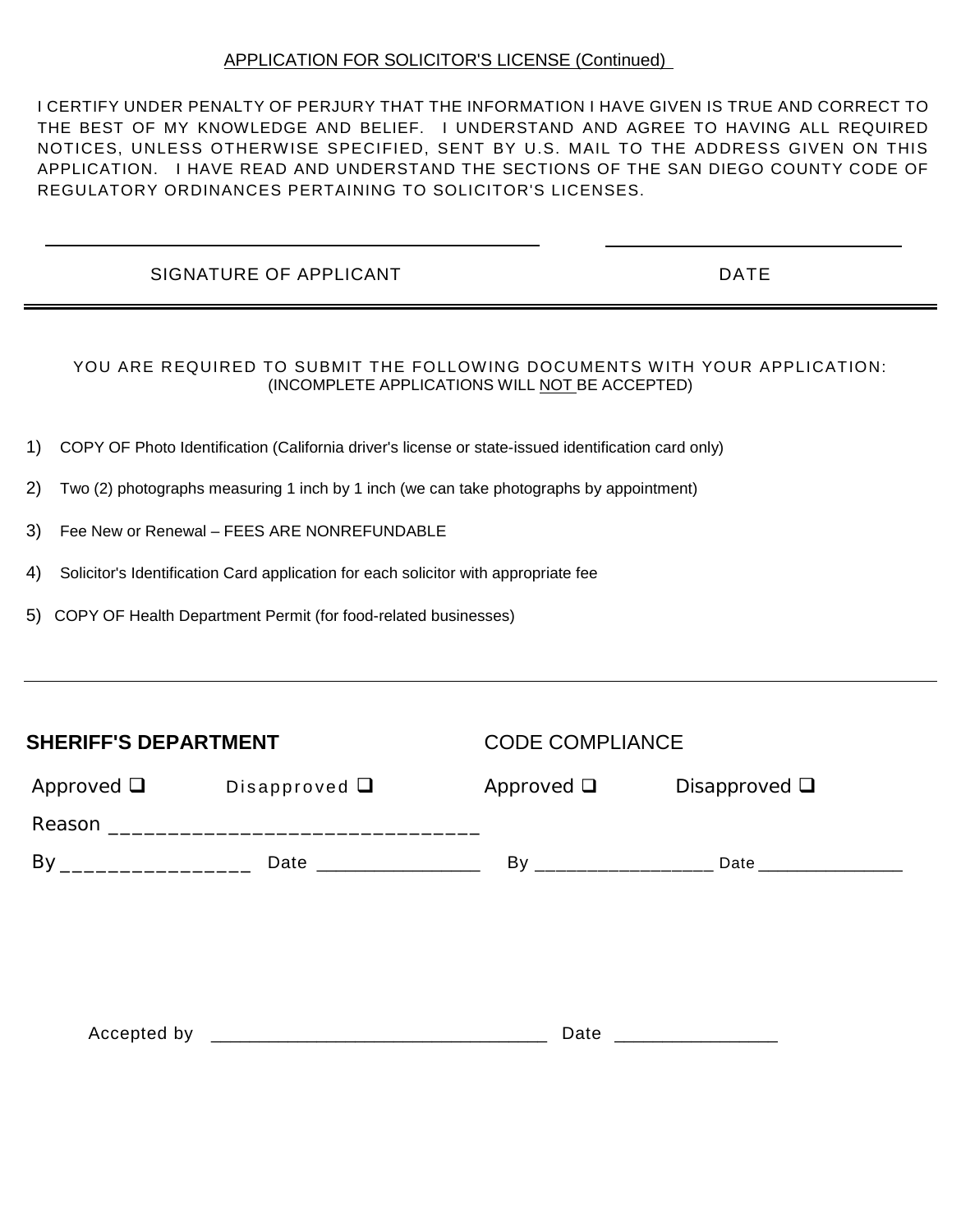

**(858) 720-2403**

## **APPLICATION FOR SOLICITOR'S IDENTIFICATION CARD**

| PLEASE PRINT                 |                                                                            |                    |                                                                                                     |
|------------------------------|----------------------------------------------------------------------------|--------------------|-----------------------------------------------------------------------------------------------------|
|                              |                                                                            |                    |                                                                                                     |
|                              | (Last)                                                                     | (First)            | (Middle)                                                                                            |
|                              |                                                                            |                    |                                                                                                     |
|                              |                                                                            |                    |                                                                                                     |
|                              |                                                                            |                    |                                                                                                     |
|                              |                                                                            |                    |                                                                                                     |
|                              |                                                                            |                    |                                                                                                     |
|                              |                                                                            |                    | How Long at Address? ___________ Home Phone ________________ Work Phone ___________________________ |
|                              |                                                                            |                    |                                                                                                     |
|                              |                                                                            |                    |                                                                                                     |
|                              |                                                                            |                    |                                                                                                     |
|                              |                                                                            |                    |                                                                                                     |
|                              |                                                                            |                    |                                                                                                     |
|                              | LIST BELOW ALL CHARGES RESULTING IN CONVICTION OR PLEA OF NOLO CONTENDERE: |                    |                                                                                                     |
| <b>DATE</b><br><b>CHARGE</b> | <b>INVESTIGATING</b><br><b>AGENCY</b>                                      | <b>DISPOSITION</b> | DATE RELEASED OR<br>PLACED ON PROBATION                                                             |
|                              |                                                                            |                    |                                                                                                     |
|                              |                                                                            |                    |                                                                                                     |
|                              |                                                                            |                    |                                                                                                     |

I CERTIFY UNDER PENALTY OF PERJURY THAT THE INFORMATION I HAVE GIVEN IS TRUE AND CORRECT TO THE BEST OF MY KNOWLEDGE AND BELIEF. I UNDERSTAND AND AGREE TO HAVING ALL REQUIRED NOTICES, UNLESS OTHERWISE SPECIFIED, SENT BY U.S. MAIL TO THE ADDRESS GIVEN ON THIS APPLICATION. I HAVE READ AND UNDERSTAND THE SAN DIEGO COUNTY CODE OF REGULATORY ORDINANCES PERTAINING TO SOLICITORS.

Signature Date